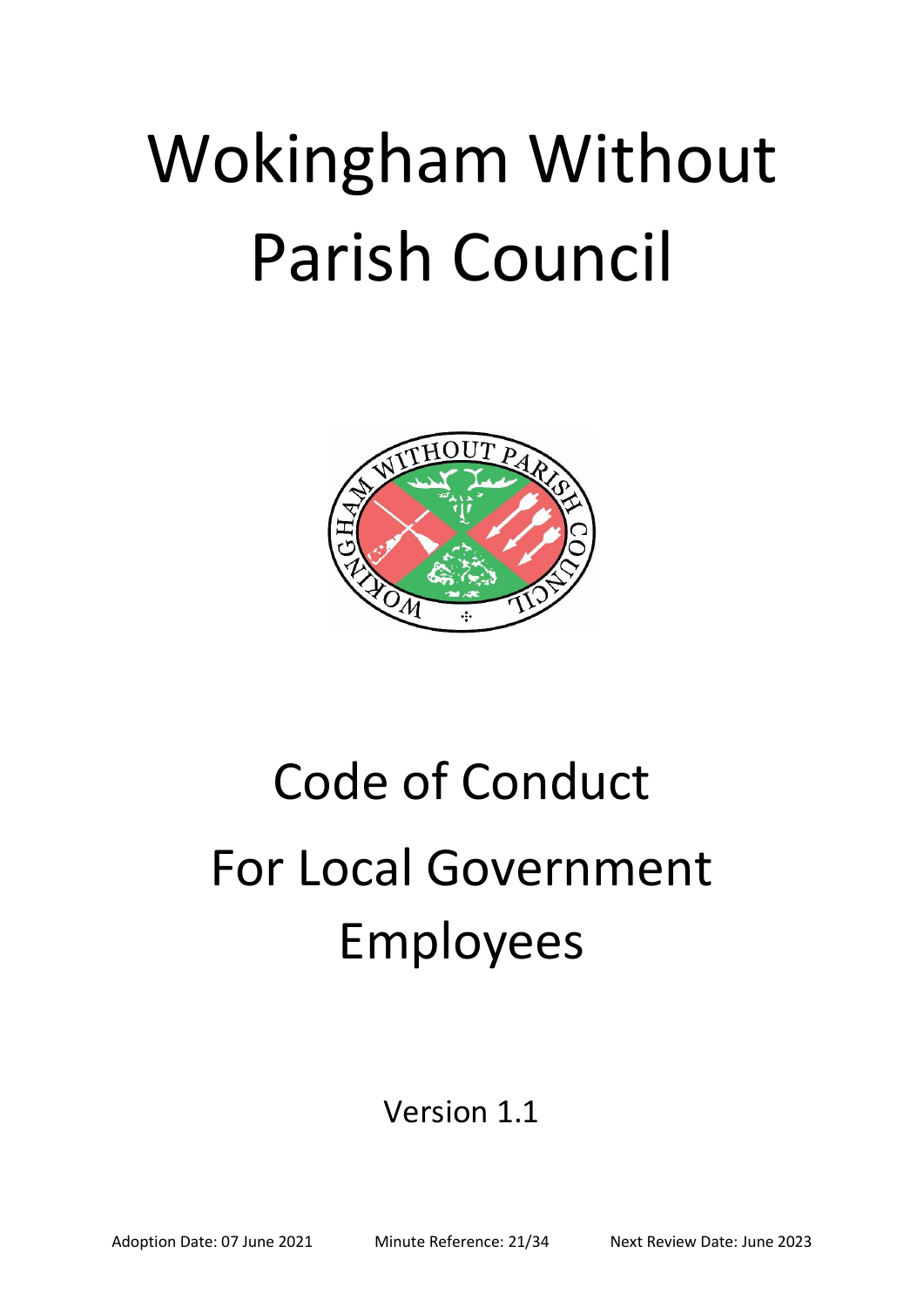#### Introduction

The public is entitled to expect the highest standards of conduct from all employees who work for local government. This Code outlines existing laws, regulations and conditions of service and provides further guidance to assist local authorities and their employees in their day-to-day work.

This Code builds on, and is in keeping with, the seven principles of public life articulated by the Nolan Committee on Standards in Public Life (established in October 1994) and the five further principles of conduct that have been adopted by the Northern Ireland Assembly, both emphasise that those in public life should practice:

| <b>Public Duty</b>    | uphold the law and to act on all occasions in accordance with the public trust placed in   |
|-----------------------|--------------------------------------------------------------------------------------------|
|                       | them and act in the interests of the community as a whole                                  |
| <b>Selflessness</b>   | act in the public interest at all times and take decisions based solely in terms of the    |
|                       | public interest. They should not do so in order to gain financial or other material        |
|                       | benefits for themselves, their families, or their friends                                  |
| Integrity             | not place themselves under any financial or other obligation to                            |
|                       | outside individuals or organisations that might influence them in the                      |
|                       | performance of their official duties                                                       |
| Objectivity           | in carrying out public business, including making public                                   |
|                       | appointments, awarding contracts, or recommending individuals for                          |
|                       | rewards and benefits, holders of public office should make choices on                      |
|                       | merit.                                                                                     |
| <b>Accountability</b> | are accountable for their decisions and actions to the public and must submit              |
|                       | themselves to whatever scrutiny is appropriate to their office                             |
| <b>Openness</b>       | be as open as possible about all the decisions and actions they take. They should give     |
|                       | reasons for their decisions and restrict information only when the wider public interest   |
|                       | clearly demands it.                                                                        |
| Honestly              | act honestly. Have a duty to declare any private interests relating to their public duties |
|                       | and to take steps to resolve any conflicts arising in a way that protects the public       |
|                       | interest                                                                                   |
| Leadership            | promote and support these principles by leadership and example in order to establish       |
|                       | and maintain the trust and confidence of the public, to ensure the integrity of their      |
|                       | council in conducting business.                                                            |
| <b>Equality</b>       | promote equality of opportunity and not discriminate against any person by treating        |
|                       | people with respect regardless of race, age, religion, gender, sexual orientation,         |
|                       | disability, political opinion, marital status and whether or not a person has dependants   |
| <b>Promoting Good</b> | act in a way that is conducive to promoting good relations by providing a positive         |
| <b>Relations</b>      | example for the wider community to follow and that seeks to promote a culture of           |
|                       | respect, equality and embrace diversity in all its forms                                   |
| <b>Respect</b>        | Employees and Councillors are reminded that it is acknowledged that the exchange of        |
|                       | ideas and opinions on policies may be robust but this should be kept in context and not    |
|                       | extended to individuals being subjected to unreasonable and excessive personal             |
|                       | attack. They should keep in mind that rude and offensive behaviour may lower the           |
|                       | public's regard for, and confidence in, Councillors and councils,                          |
|                       | they should therefore show respect and considerations for others at all                    |
|                       | times.                                                                                     |
| <b>Good Working</b>   | Councillors and Employees are servants of the public and are interdependent upon one       |
| <b>Relationships</b>  | another. But their responsibilities are distinct. The working relationship between         |
|                       | Councillors and Employees must at all times be professional, courteous and based on        |
|                       | mutual respect and trust. Neither party should seek to take unfair advantage of their      |
|                       | position. All Councillors and Employees are responsible for ensuring they understand       |
|                       | what behaviour is required of them, complying with respective Codes of Conduct. Both       |
|                       | share a responsibility for understanding sensitivities and feelings of others and          |
|                       | avoiding behaviour that could cause offence or distress.                                   |
|                       |                                                                                            |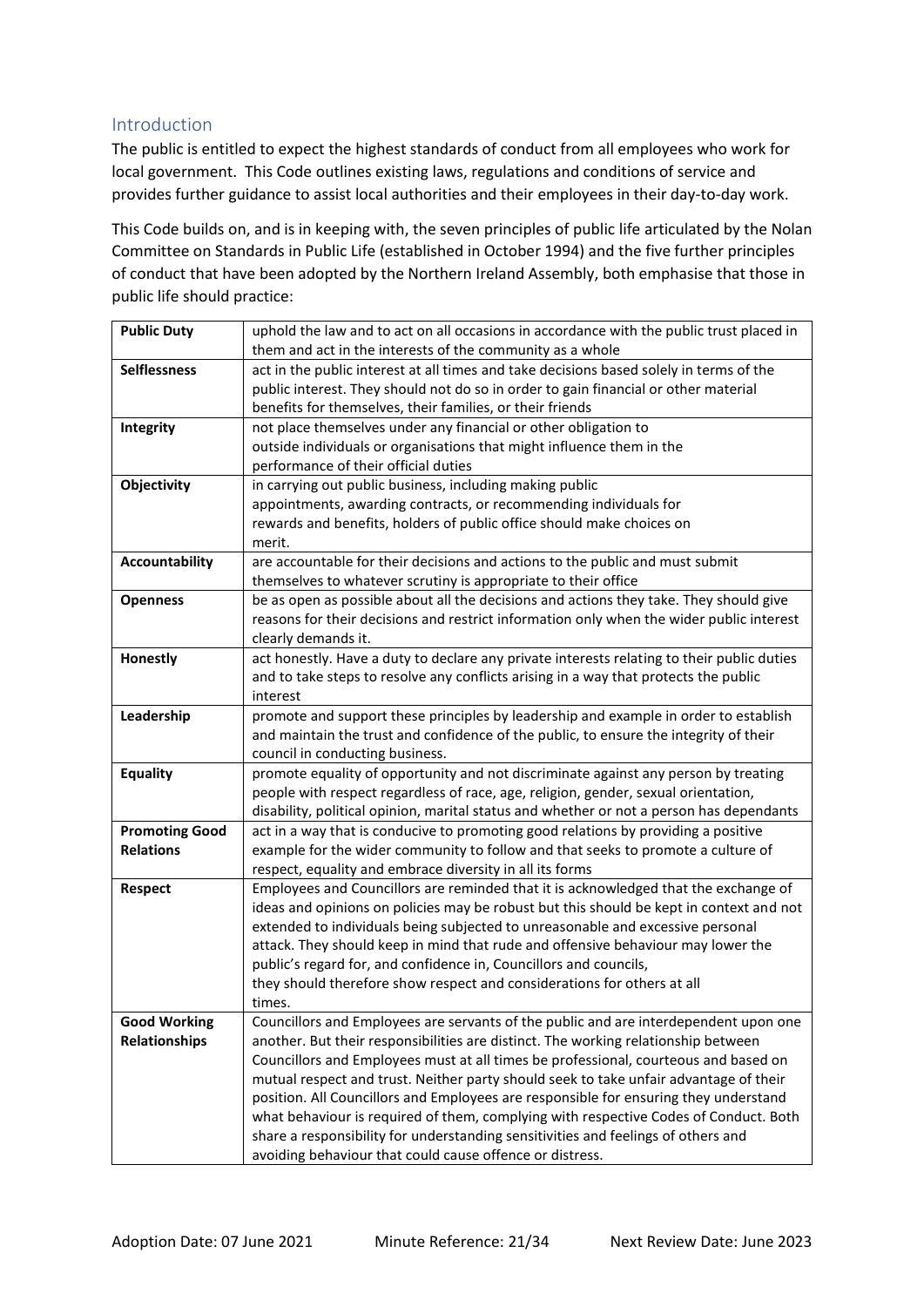#### Status of the Code

The Code is voluntary for local authorities to adopt but sets out the minimum standards that should apply. The aim of the Code is to lay down guidelines for local government employees which will help maintain and improve standards and protect employees from misunderstanding or criticism.

The Code has been approved by the local authority associations in England and Wales and the Local Government Management Board (LGMB) in consultation with other bodies.

#### Who the Code is aimed at

The Code applies to all local government employees in England and Wales.

Inevitably some of the issues covered by the Code will affect senior, managerial and professional employees more than it will others. The Code is intended to cover all employees under a contract of employment within local government, including office holders such as registrars. Activities carried out by employees acting as members of companies or voluntary organisations should be subject to the minimum standards within this Code.

#### 1. Standards

1.1 Local government employees are expected to give the highest possible standard of service to the public, and where it is part of their duties, to provide appropriate advice to councillors and fellow employees with impartiality. Employees will be expected, through agreed procedures and without fear of recrimination, to bring to the attention of the appropriate level of management any deficiency in the provision of service.

Employees must report to the appropriate manager any impropriety or breach of procedure.

#### 2. Disclosure of information

- 2.1 It is generally accepted that open government is best. The law requires that certain types of information must be available to members, auditors, government departments, service users and the public. The authority itself may decide to be open about other types of information. Employees must be aware of which information their authority is and is not open about, and act accordingly.
- 2.2 Employees should not use any information obtained in the course of their employment for personal gain or benefit, nor should they pass it on to others who might use it in such a way. Any particular information received by an employee from a councillor which is personal to that councillor and does not belong to the authority should not be divulged by the employee without the prior approval of that councillor, except where such disclosure is required or sanctioned by the law.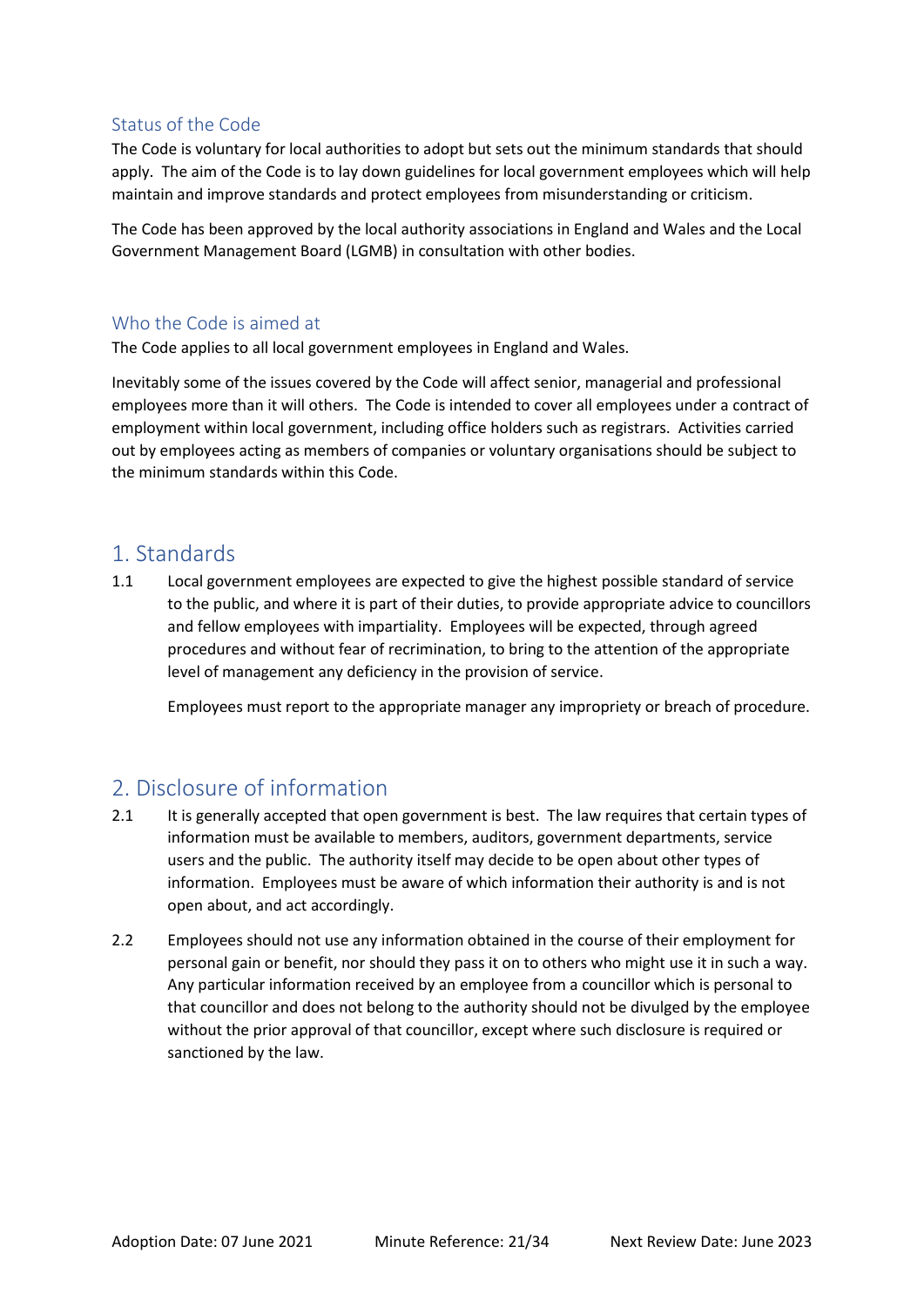#### 3. Political neutrality

- 3.1 Employees serve the authority as a whole. It follows they must serve all councillors and not just those of the controlling group, and must ensure that the individual rights of all councillors are respected.
- 3.2 Subject to the authority's conventions, employees may also be required to advise political groups. They must do so in ways which do not compromise their political neutrality.
- 3.3 Employees, whether or not politically restricted, must follow every lawful expressed policy of the authority and must not allow their own personal or political opinions to interfere with their work.
- 3.4 Political assistants appointed on fixed term contracts in accordance with the Local Government and Housing Act 1989 are exempt from the standards set in paragraphs 3.1 to 3.3.

#### 4. Relationships

#### 4.1 Councillors:

Employees are responsible to the authority through its senior managers. For some, their role is to give advice to councillors and senior managers and all are there to carry out the authority's work. Mutual respect between employees and councillors is essential to good local government. Close personal familiarity between employees and individual councillors can damage the relationship and prove embarrassing to other employees and councillors and should therefore be avoided.

#### 4.2 The Local Community and Service Users:

Employees should always remember their responsibilities to the community they serve and ensure courteous, efficient and impartial service delivery to all groups and individuals within that community as defined by the policies of the authority.

#### 4.3 Contractors:

All relationships of a business or private nature with external contractors, or potential contractors, should be made known to the appropriate manager. Orders and contracts must be awarded on merit, by fair competition against other tenders, and no special favour should be shown to businesses run by, for example, friends, partners or relatives in the tendering process. No part of the local community should be discriminated against.

4.4 Employees who engage or supervise contractors or have any other official relationship with contractors and have previously had or currently have a relationship in a private or domestic capacity with contractors, should declare that relationship to the appropriate manager.

#### 5. Appointment and other employment matters

5.1 Employees involved in appointments should ensure that these are made on the basis of merit. It would be unlawful for an employee to make an appointment which was based on anything other than the ability of the candidate to undertake the duties of the post. In order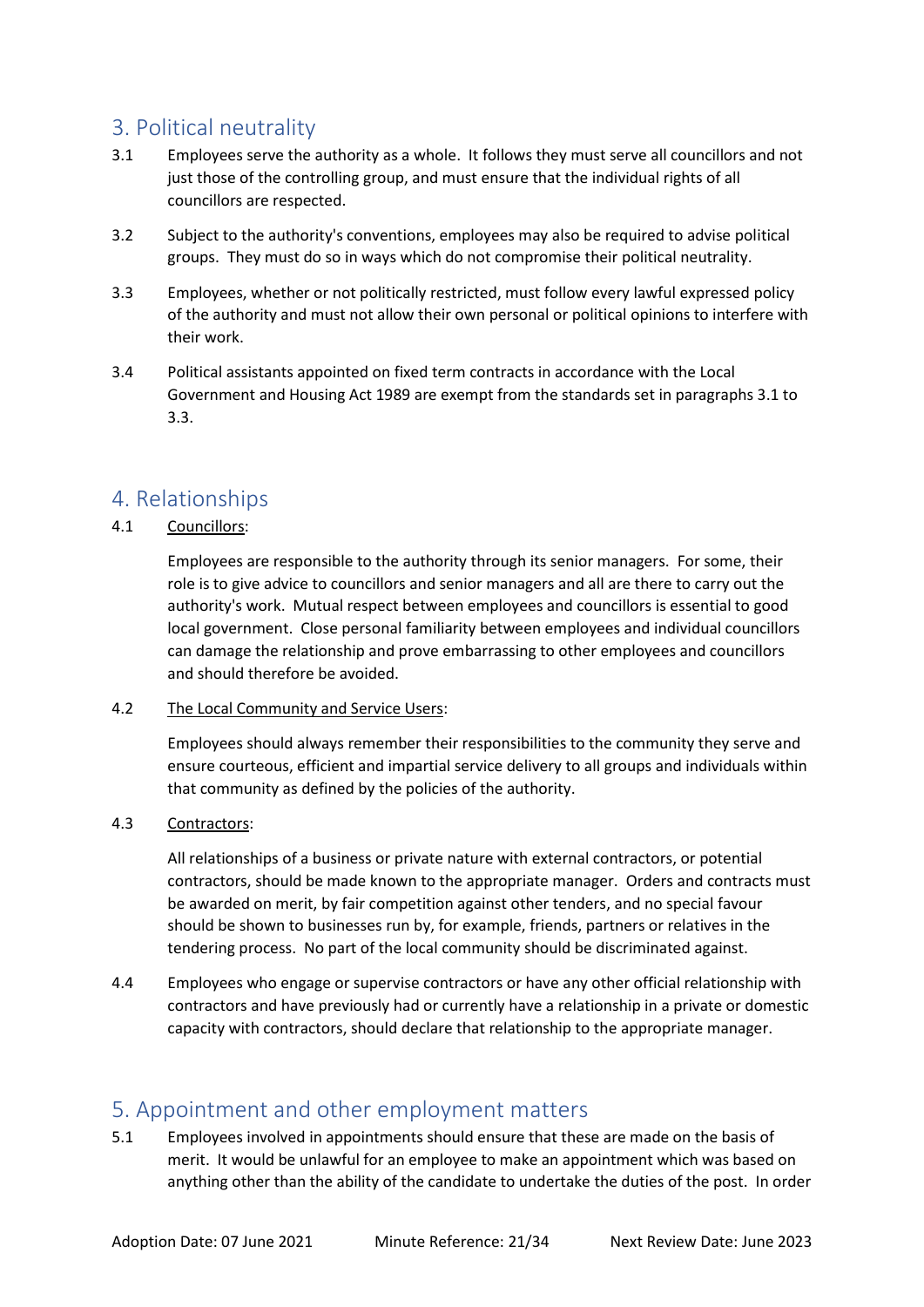to avoid any possible accusation of bias, employees should not be involved in an appointment where they are related to an applicant, or have a close personal relationship outside work with him or her.

5.2 Similarly, employees should not be involved in decisions relating to discipline, promotion or pay adjustments for any other employee who is a relative, partner, etc.

#### 6. Outside Commitments

- 6.1 Some employees have conditions of service which require them to obtain written consent to take any outside employment. All employees should be clear about their contractual obligations and should not take outside employment which conflicts with the authority's interests.
- 6.2 Employees should follow their authority's rules on the ownership of intellectual property or copyright created during their employment.

#### 7. Personal interests

- 7.1 Employees must declare to an appropriate manager any non-financial interests that they consider could bring about conflict with the authority's interests.
- 7.2 Employees must declare to an appropriate manager any financial interests which could conflict with the authority's interests.
- 7.3 Employees should declare to an appropriate manager membership of any organisation not open to the public without formal membership and commitment of allegiance and which has secrecy about rules or membership or conduct.

#### 8. Equality issues

8.1 All local government employees should ensure that policies relating to equality issues as agreed by the authority are complied with in addition to the requirements of the law. All members of the local community, customers and other employees have a right to be treated with fairness and equity.

#### 9. Separation of Roles During Tendering

- 9.1 Employees involved in the tendering process and dealing with contractors should be clear on the separation of client and contractor roles within the authority. Senior employees who have both a client and contractor responsibility must be aware of the need for accountability and openness.
- 9.2 Employees in contractor or client units must exercise fairness and impartiality when dealing with all customers, suppliers, other contractors and sub-contractors.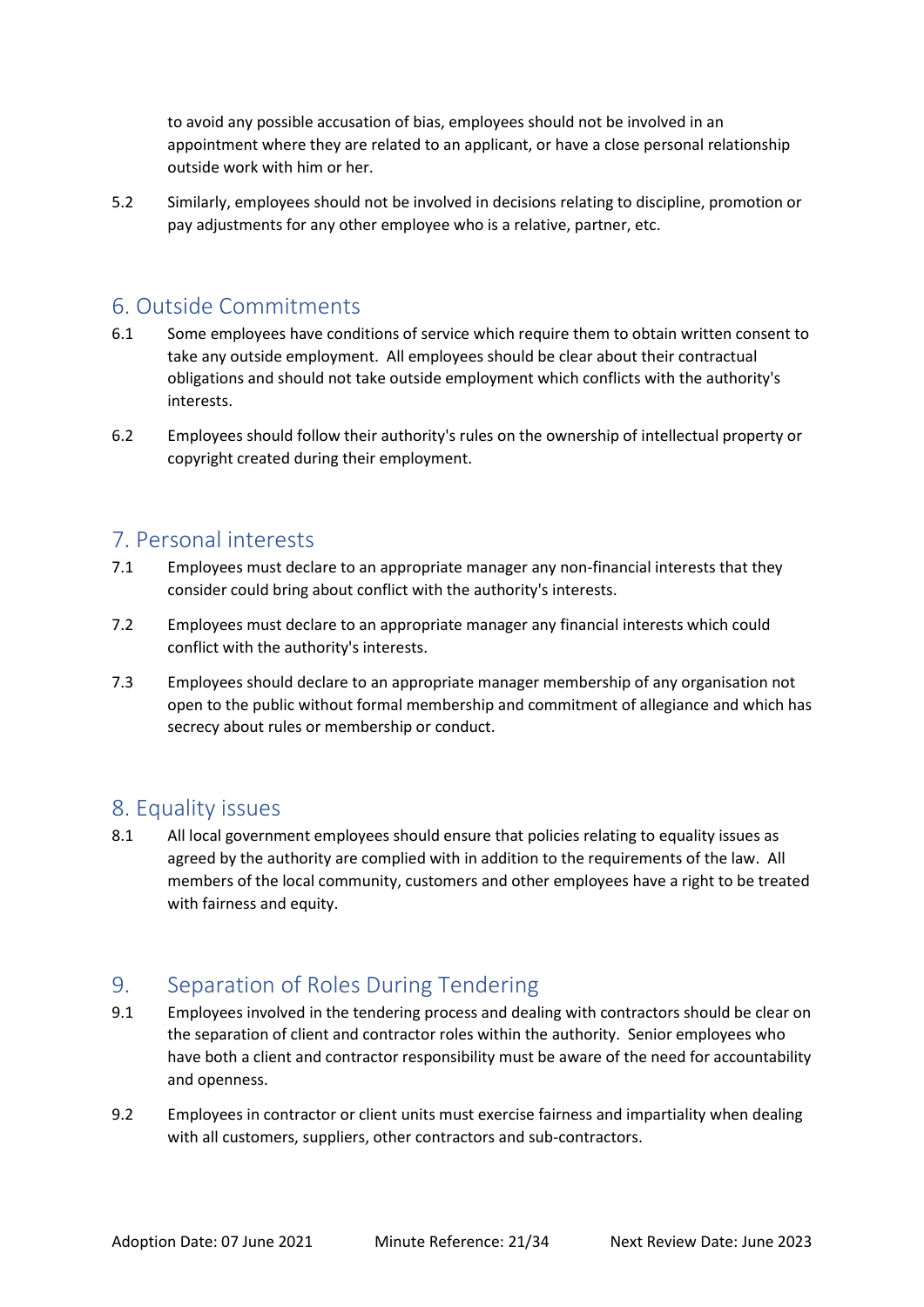- 9.3 Employees who are privy to confidential information on tenders or costs for either internal or external contractors should not disclose that information to any unauthorised party or organisation.
- 9.4 Employees should ensure that no special favour is shown to current or recent former employees or their partners, close relatives or associates in awarding contracts to businesses run by them or employing them in a senior or relevant managerial capacity.

#### 10. Corruption

Employees must be aware that it is a serious criminal offence for them corruptly to receive or give any gift, loan, fee, reward or advantage for doing, or not doing, anything or showing favour, or disfavour, to any person in their official capacity.

#### 11. Use of Financial Resources

Employees must ensure that they use public funds entrusted to them in a responsible and lawful manner. They should strive to ensure value for money to the local community and to avoid legal challenge to the authority.

#### 12. Hospitality

- 12.1 Employees should only accept offers of hospitality if there is a genuine need to impart information or represent the local authority in the community. Offers to attend purely social or sporting functions should be accepted only when these are part of the life of the community or where the authority should be seen to be represented.
- 12.2 When hospitality has to be declined those making the offer should be courteously but firmly informed of the procedures and standards operating within the authority.
- 12.3 Employees should not accept significant personal gifts from contractors and outside suppliers, although the authority may wish to allow employees to keep insignificant items of token value such as pens, diaries, etc.
- 12.4 Acceptance by employees of hospitality through attendance at relevant conferences and courses is acceptable where it is clear the hospitality is corporate rather than personal, where the authority gives consent in advance and where the authority is satisfied that any purchasing decisions are not compromised.

#### 13. Sponsorship - Giving and Receiving

13.1 Where an outside organisation wishes to sponsor or is seeking to sponsor a local government activity, whether by invitation, tender, negotiation or voluntarily, the basic conventions concerning acceptance of gifts or hospitality apply. Particular care must be taken when dealing with contractors or potential contractors.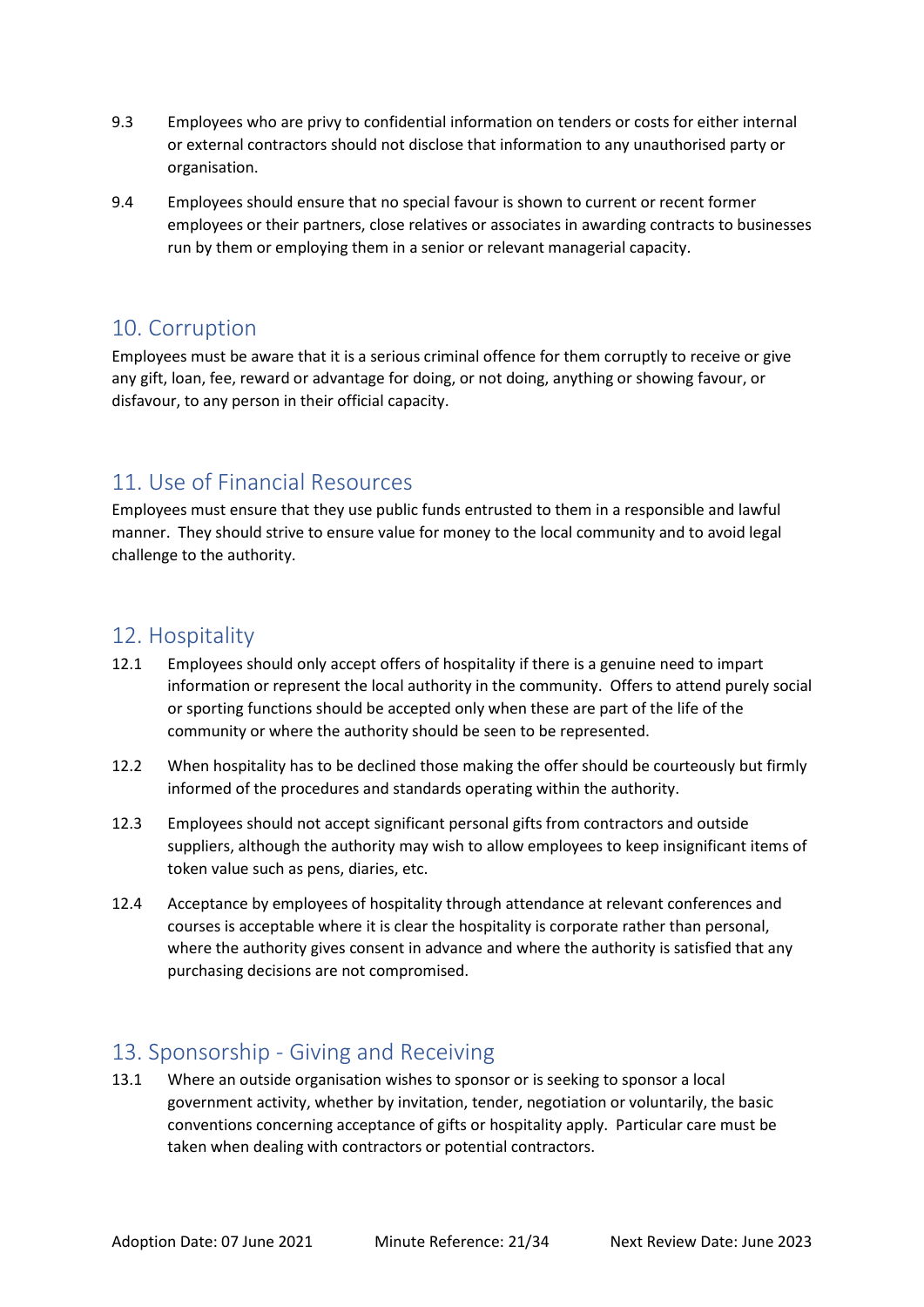13.2 Where the authority wishes to sponsor an event or service neither an employee nor any partner, spouse or relative must benefit from such sponsorship in a direct way without there being full disclosure to an appropriate manager of any such interest. Similarly, where the authority through sponsorship, grant aid, financial or other means, gives support in the community, employees should ensure that impartial advice is given and that there is no conflict of interest involved.

#### Wokingham Without Parish Council's code of conduct for personal behaviour

- 1. Personal behaviour This code is fundamental to the conduct of employees in the course of their duties. It is the Council's policy that any employee who fails to observe the expected standards of behaviour and who impedes the service to our customers or brings the Council into disrepute may be liable to disciplinary action.
- 2. The Disciplinary procedure will be initiated where any employee is found to be in breach of this Policy. If an employee is found guilty of gross misconduct he or she may face dismissal. The List at Appendix 1 shows examples of misconduct and gross misconduct. The list is not intended to be exhaustive.
- 3. Wokingham Without Parish Council believes in treating all employees with respect and trust and expects the same approach from employees. The Council expects employees to respect the Council's property, other employees and their property, customers, suppliers and the public at all times. Failure to observe the standards of behaviour expected breaks the bond of trust that is fundamental to the employer/employee relationship and may lead to disciplinary action.
- 4. Absence from work All leave should be approved prior to it being taken. This includes annual leave, flexi-leave, parental leave, special leave, etc. Failure to notify absence is unauthorised absence.
- 5. Timekeeping Whilst employees are required to be at their place of work for the hours and times outlined in their contracts of employment, the council recognises that occasions arise that require flexibility. Requests for occasional flexibility to meet personal or business needs will be considered and should be agreed in advance with the Clerk.
- 6. Employees must inform their managers/colleagues of their whereabouts and expected time of return when they are out of the office e.g. off-site meetings/visits etc.
- 7. Employees must use reasonable care in their work. All employees are responsible for any property belonging to the Council that is under his/her control or in his/her possession and must take proper care of any such items.
- 8. Any deliberate or negligent failure to take proper care of the Council's property will be viewed as misconduct and may lead to disciplinary action up to and including dismissal.
- 9. Refusal to obey a reasonable instruction It is the responsibility of all employees to carry out reasonable instructions. In those circumstances where an employee refuses to obey a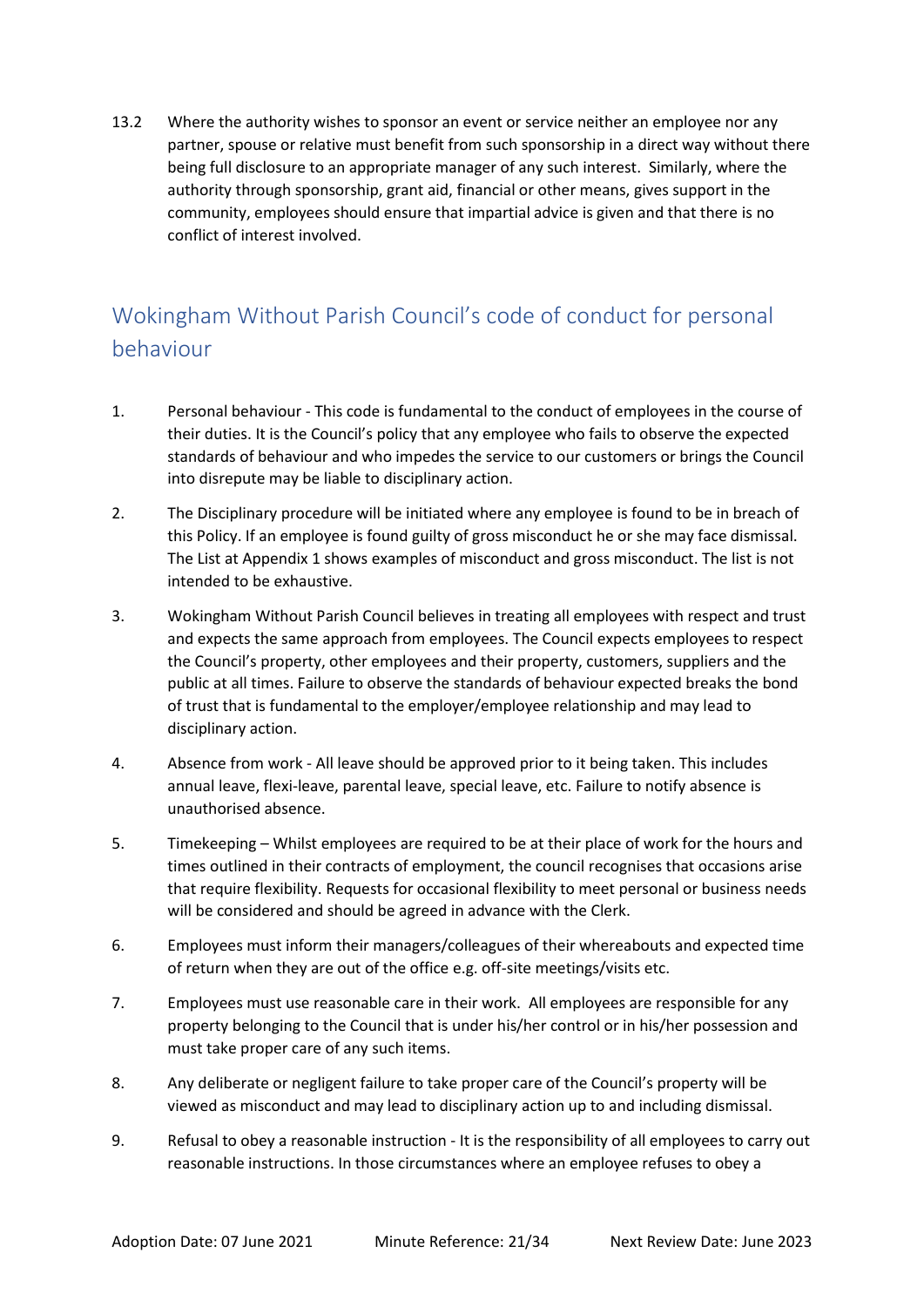reasonable instruction, it will be necessary to investigate the situation and depending on the outcome of an investigation it may result in disciplinary action.

- 10. Social behaviour Employees should be aware of the expected standards of behaviour when attending work related/Council sponsored events in and outside of work time where attendance could be seen as representing the Council
- 11. Employees using private vehicles for Council business must ensure the vehicle is road worthy and complies with Road traffic/Transport regulations, that the vehicle is insured for "business use", that they are licensed to drive the vehicle, they do not drive under the influence of drink/drugs or where there is ill health that may impair their ability to drive the vehicle safely, and that they abide by the current Road Traffic/Transport Regulations.

Checks of the above may be carried out for employees.

- 12. Alcohol/drugs Employees must ensure that they are not unfit for duty as a result of the effects of alcohol or drugs. Staff should be aware of the lasting effects of alcohol and drugs both prescription and illegal, and ensure that any consumption of these substances does not impair their ability to discharge their duties.
- 13. Health & Safety employees should be aware of the Health and Safety Policy.
- 14. Private use of official facilities Employees are not to use official stationery for private purposes and must not carry out private correspondence during working time. Employees are allowed to make private essential telephone calls that cannot be made outside working hours but this privilege must not be abused and the duration of all calls must be kept to a minimum.
- 15. All files, notes, records, electronic records, memoranda, plans, design specifications, keys, programs, software, financial information, lists of customers or clients, technical literature, contact lists and other documents used or prepared by the employee, during their employment, are the property of the Council and must, on termination of employment, be left with the Council, together with any other property belonging to the Council.
- 16. Deduction of Salary The Council may make deductions from an employee's salary, and/or require them to make a payment to the Council in any of the following circumstances:
	- Where the employee's salary or expenses have been over paid (for any reason)
	- Where on termination of the employee's contract (for any reason) they have taken annual leave in excess of their accrued entitlement;
	- Where the employee has failed to return any property belonging to the Council e.g. laptop, mobile phone etc. a sum to the value of the property will be retained until the property has been returned.
- 17. False Statements Employees must not make any false statement or claim e.g. on time sheets, subsistence/mileage claims, overtime claims, etc. Where there is evidence of an employee submitting such claims, he or she will be liable to disciplinary action and/or prosecution under the Theft Act 1968.
- 18. Discrimination It is the Council's policy that all current and prospective employees will have equal opportunity for employment, promotion and training on the basis of relevant ability, qualifications and merit. Employees must ensure that they do not unfairly discriminate on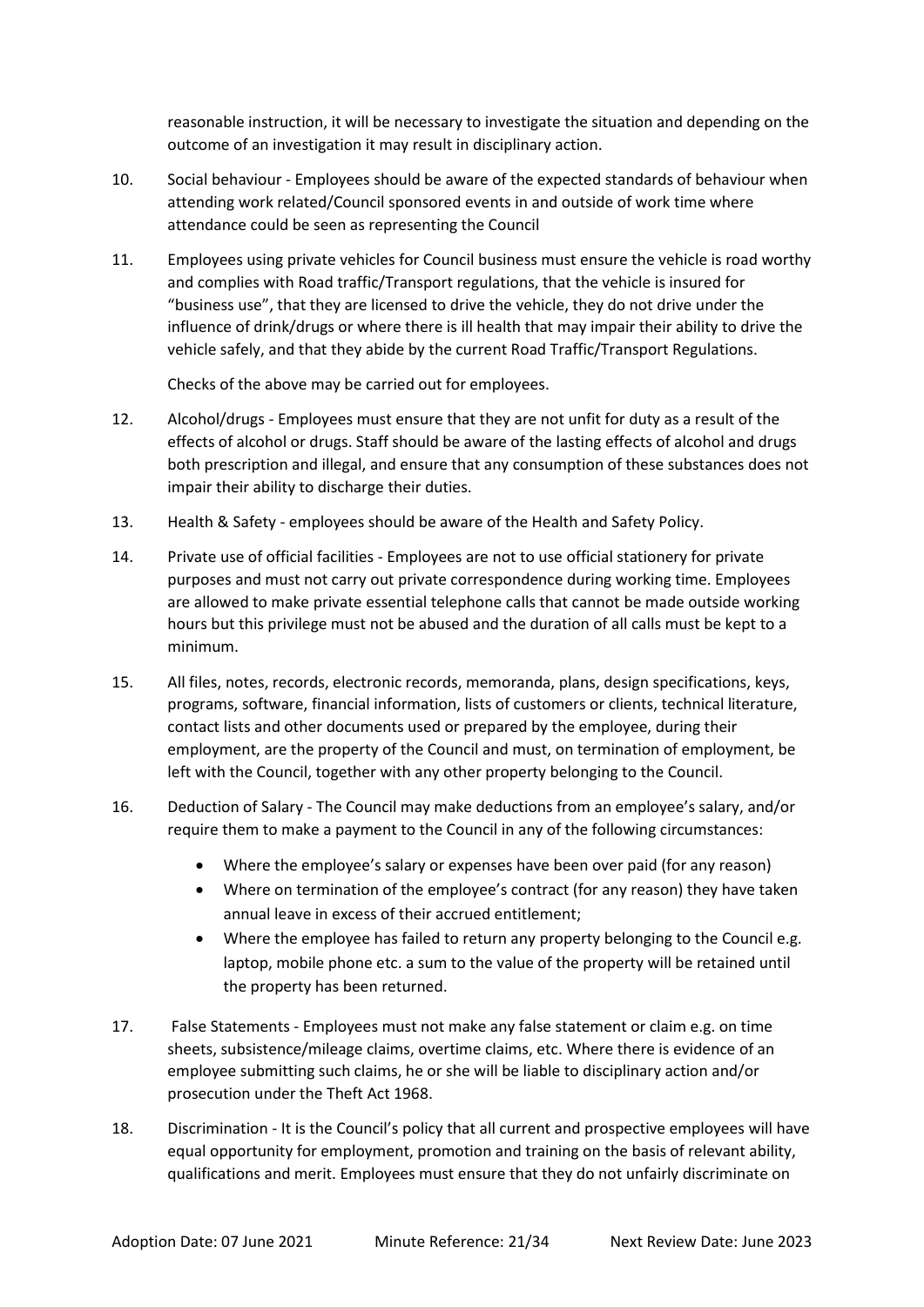the grounds of gender, race, colour, marital status, national or ethnic origin, nationality, disability, sexuality, age or religion.

- 19. Derogatory Statements Staff must be aware that when using social media websites, such as Face book and Twitter, they should observe this Policy for Conduct and Personal Behaviour.
- 20. The use of private mobile phones during working hours should be restricted to Council business and urgent calls. To ensure colleagues are not inconvenienced all mobile phones should be set to silent/meeting or vibrate in the office and during meetings